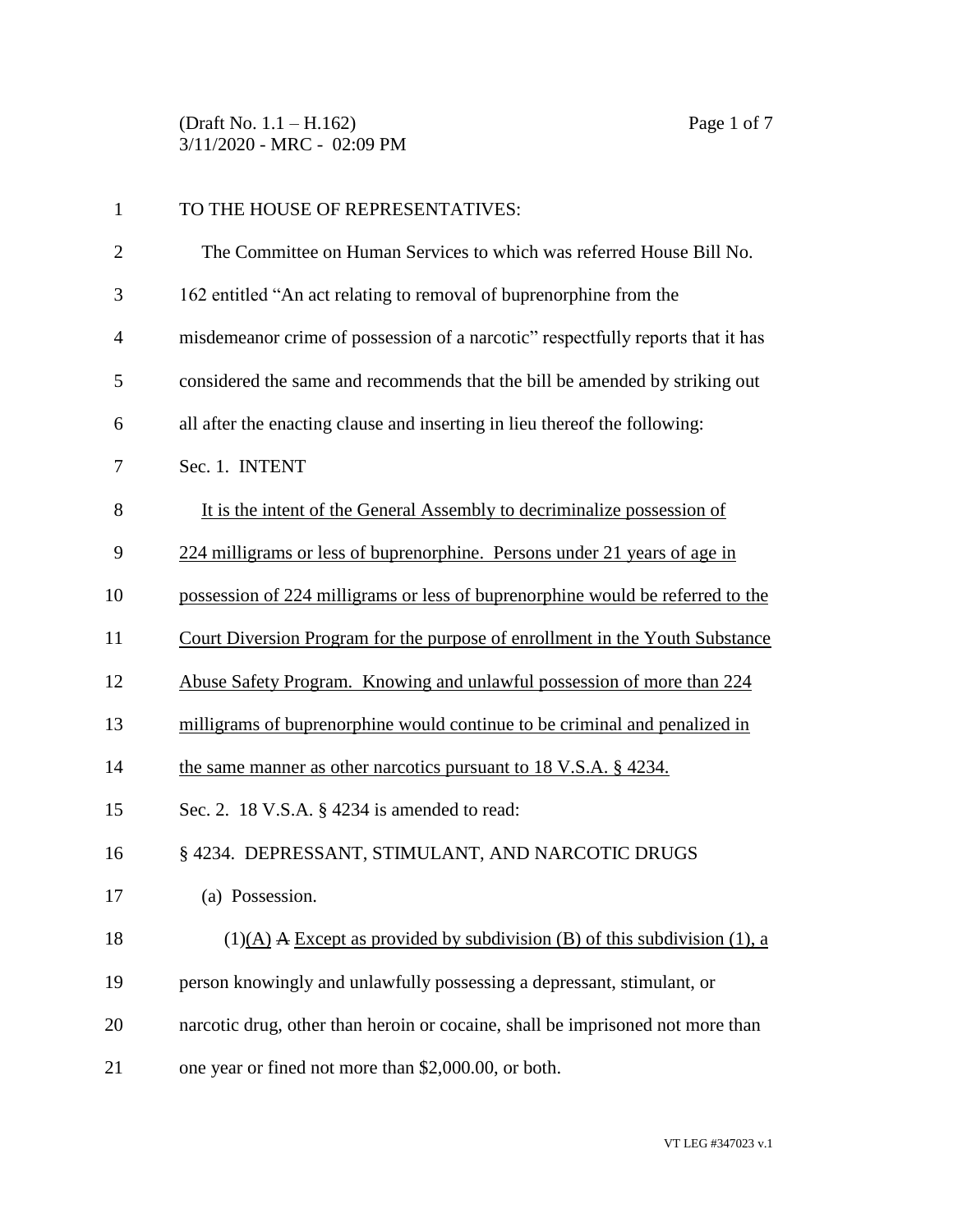(Draft No. 1.1 – H.162) Page 2 of 7 3/11/2020 - MRC - 02:09 PM

| $\mathbf{1}$   | (B) A person knowingly and unlawfully possessing more than                   |
|----------------|------------------------------------------------------------------------------|
| $\overline{2}$ | 224 milligrams of buprenorphine shall be punished in accordance with         |
| 3              | subdivision $(A)$ of this subdivision $(1)$ .                                |
| $\overline{4}$ | * * *                                                                        |
| 5              | (c) Possession of buprenorphine by a person under 21 years of age.           |
| 6              | (1) A person under 21 years of age who knowingly and unlawfully              |
| 7              | possesses 224 milligrams or less of buprenorphine commits a civil violation  |
| 8              | and shall be referred to the Court Diversion Program for the purpose of      |
| 9              | enrollment in the Youth Substance Abuse Safety Program. A person who fails   |
| 10             | to complete the program successfully shall be subject to:                    |
| 11             | (A) a civil penalty of $$300.00$ and suspension of the person's              |
| 12             | operator's license and privilege to operate a motor vehicle for a period of  |
| 13             | 30 days for a first offense; and                                             |
| 14             | (B) a civil penalty of not more than \$600.00 and suspension of the          |
| 15             | person's operator's license and privilege to operate a motor vehicle for a   |
| 16             | period of 90 days for a second or subsequent offense.                        |
| 17             | A law enforcement officer shall issue a person under 21 years of age         |
| 18             | who violates this subsection a notice of violation in a form approved by the |
| 19             | Court Administrator. The notice of violation shall require the person to     |
| 20             | provide his or her name and address and shall explain procedures under this  |
| 21             | subsection, including that:                                                  |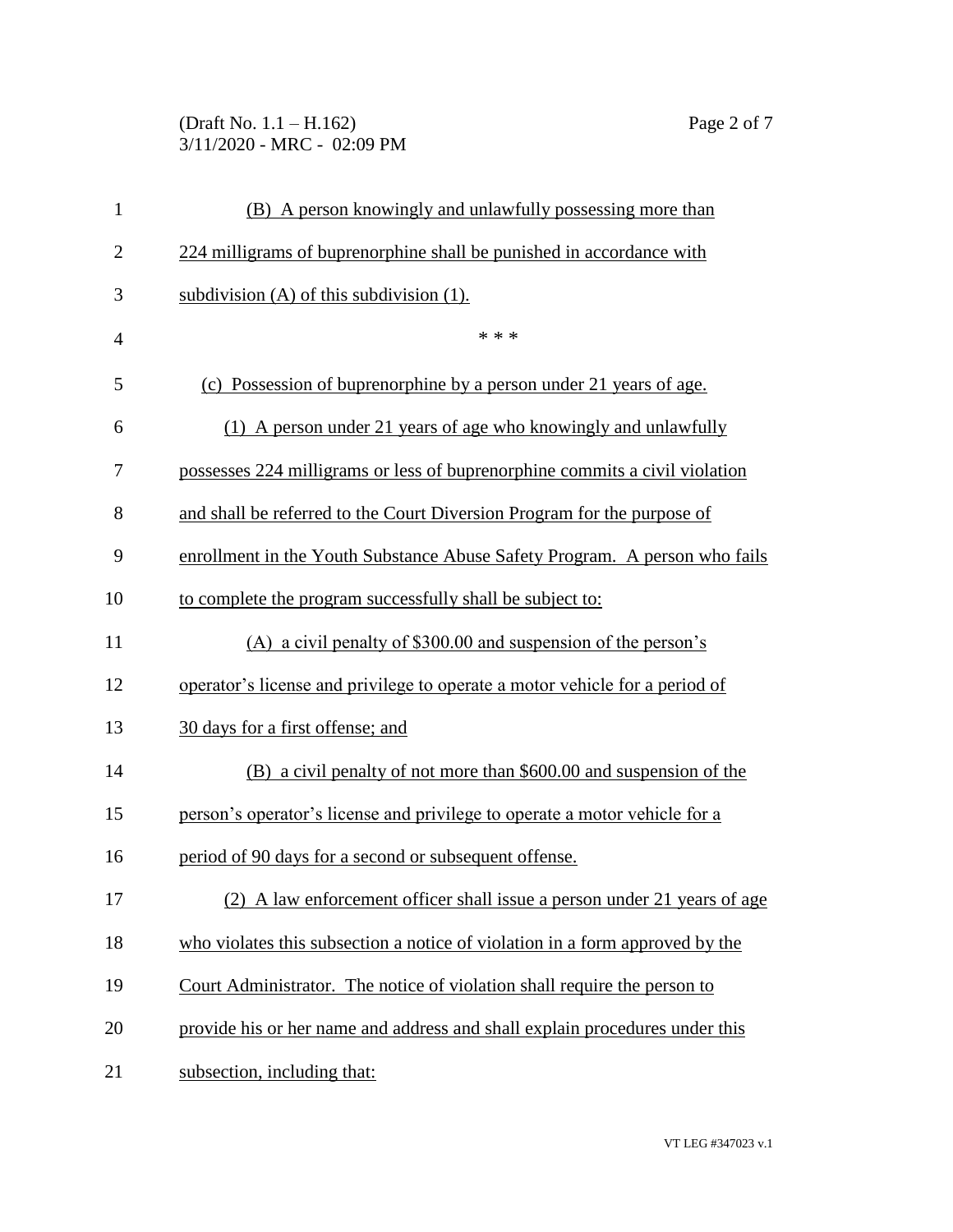(Draft No. 1.1 – H.162) Page 3 of 7 3/11/2020 - MRC - 02:09 PM

| $\mathbf{1}$   | (A) the person shall contact the Diversion Program in the county               |
|----------------|--------------------------------------------------------------------------------|
| $\overline{2}$ | where the offense occurred within 15 days;                                     |
| 3              | (B) failure to contact the Diversion Program within 15 days shall              |
| 4              | result in the case being referred to the Judicial Bureau, where the person, if |
| 5              | found liable for the violation, shall be subject to a civil penalty and a      |
| 6              | suspension of the person's operator's license and may face substantially       |
| 7              | increased insurance rates;                                                     |
| 8              | (C) no money shall be submitted to pay any penalty until after                 |
| 9              | adjudication; and                                                              |
| 10             | (D) the person shall notify the Diversion Program if the person's              |
| 11             | address changes.                                                               |
| 12             | (3) When a person is issued a notice of violation under this subsection,       |
| 13             | the law enforcement officer shall complete a summons and complaint for the     |
| 14             | offense and send it to the Diversion Program in the county where the offense   |
| 15             | occurred. The summons and complaint shall not be filed with the Judicial       |
| 16             | Bureau at that time.                                                           |
| 17             | (4) Within 15 days after receiving a notice of violation, the person shall     |
| 18             | contact the Diversion Program in the county where the offense occurred and     |
| 19             | register for the Youth Substance Abuse Safety Program. If the person fails to  |
| 20             | do so, the Diversion Program shall file the summons and complaint with the     |
| 21             | Judicial Bureau for adjudication under 4 V.S.A. chapter 29. The Diversion      |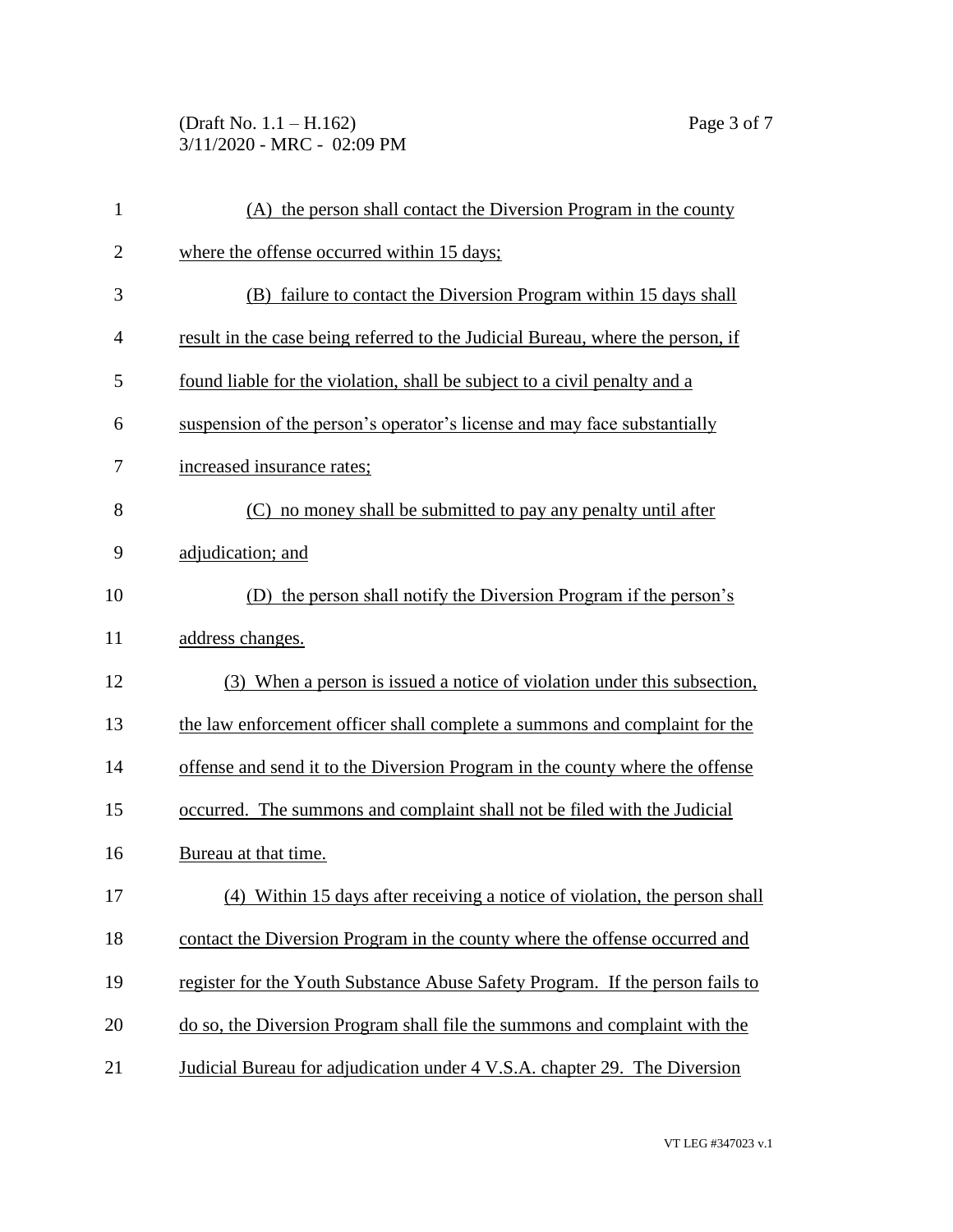(Draft No. 1.1 – H.162) Page 4 of 7 3/11/2020 - MRC - 02:09 PM

| $\mathbf{1}$   | Program shall provide a copy of the summons and complaint to the law              |
|----------------|-----------------------------------------------------------------------------------|
| $\overline{2}$ | enforcement officer who issued the notice of violation and shall provide two      |
| 3              | copies to the person charged with the violation.                                  |
| $\overline{4}$ | (5) Upon receipt from a law enforcement officer of a summons and                  |
| 5              | complaint completed under this subsection, the Diversion Program shall send       |
| 6              | the person a notice to report to the Diversion Program. The notice to report      |
| 7              | shall provide that:                                                               |
| 8              | (A) The person is required to complete all conditions related to the              |
| 9              | offense imposed by the Diversion Program, including substance abuse               |
| 10             | screening and, if deemed appropriate following the screening, substance abuse     |
| 11             | assessment or substance abuse counseling, or both.                                |
| 12             | (B) If the person does not satisfactorily complete the substance abuse            |
| 13             | screening, any required substance abuse assessment or substance abuse             |
| 14             | counseling, or any other condition related to the offense imposed by the          |
| 15             | Diversion Program, the case will be referred to the Judicial Bureau where the     |
| 16             | person, if found liable for the violation, shall be assessed a civil penalty, the |
| 17             | person's operator's license shall be suspended, and the person's automobile       |
| 18             | insurance rates may increase substantially.                                       |
| 19             | (C) If the person satisfactorily completes the substance abuse screening,         |
| 20             | any required substance abuse assessment or substance abuse counseling, and        |
| 21             | any other condition related to the offense imposed by the Diversion Program,      |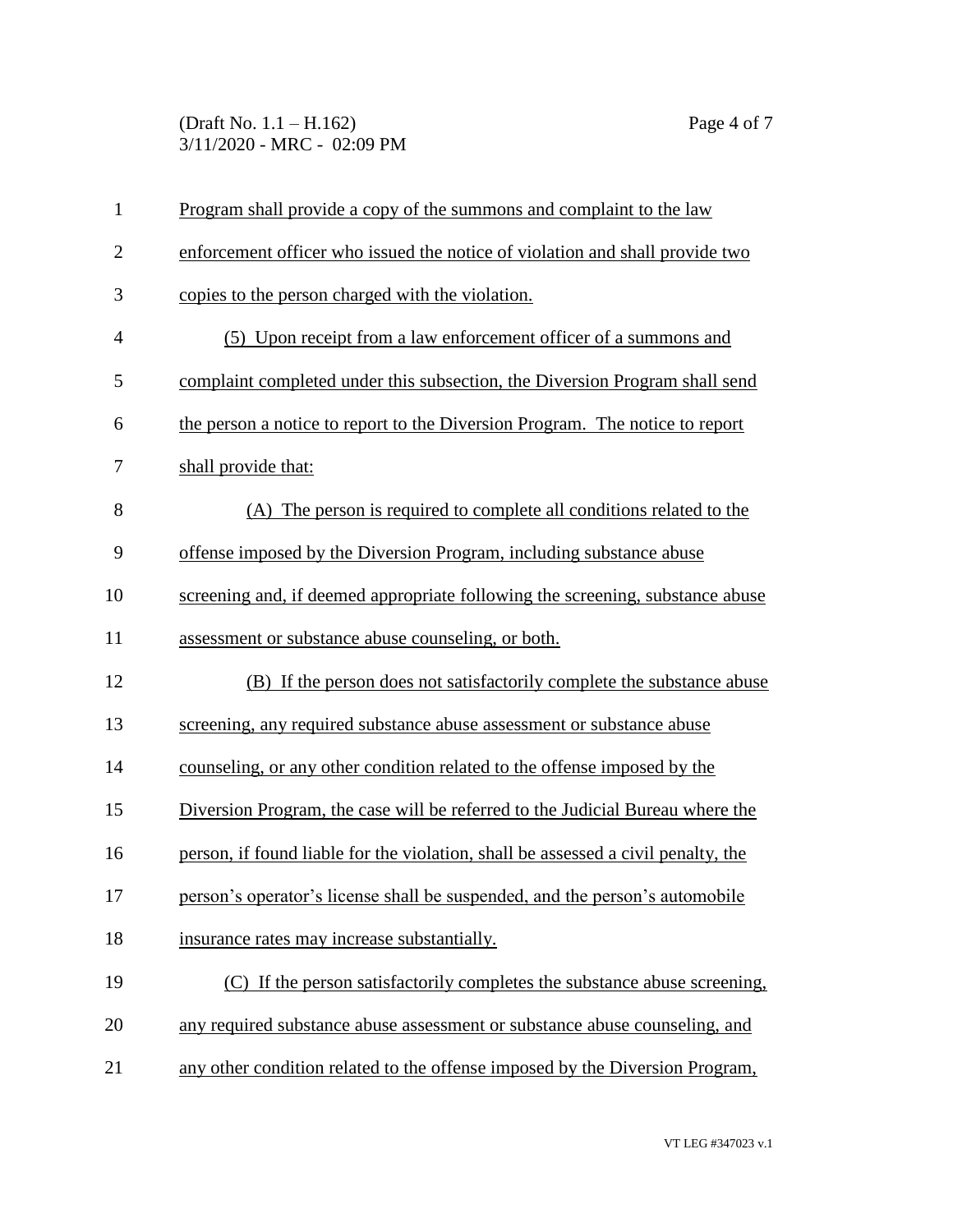| $\mathbf{1}$   | no penalty shall be imposed and the person's operator's license shall not be    |
|----------------|---------------------------------------------------------------------------------|
| $\overline{2}$ | suspended.                                                                      |
| 3              | $(6)(A)$ Upon being contacted by a person who has been issued a notice          |
| 4              | of violation, the Diversion Program shall register the person in the Youth      |
| 5              | Substance Abuse Safety Program. Pursuant to the Youth Substance Abuse           |
| 6              | Safety Program, the Diversion Program shall impose conditions on the person.    |
| 7              | The conditions imposed shall include only conditions related to the offense and |
| 8              | in every case shall include a condition requiring satisfactory completion of    |
| 9              | substance abuse screening using an evidence-based tool and, if deemed           |
| 10             | appropriate following the screening, substance abuse assessment and substance   |
| 11             | abuse education or substance abuse counseling, or both. If the screener         |
| 12             | recommends substance abuse counseling, the person shall choose a State-         |
| 13             | certified or State-licensed substance abuse counselor or substance abuse        |
| 14             | treatment provider to provide the services.                                     |
| 15             | (B) Substance abuse screening required under this subdivision (6)               |
| 16             | shall be completed within 60 days after the Diversion Program receives a        |
| 17             | summons and complaint. The person shall complete all conditions at the          |
| 18             | person's own expense.                                                           |
| 19             | (C) When a person has satisfactorily completed substance abuse                  |
| 20             | screening, any required substance abuse education or substance abuse            |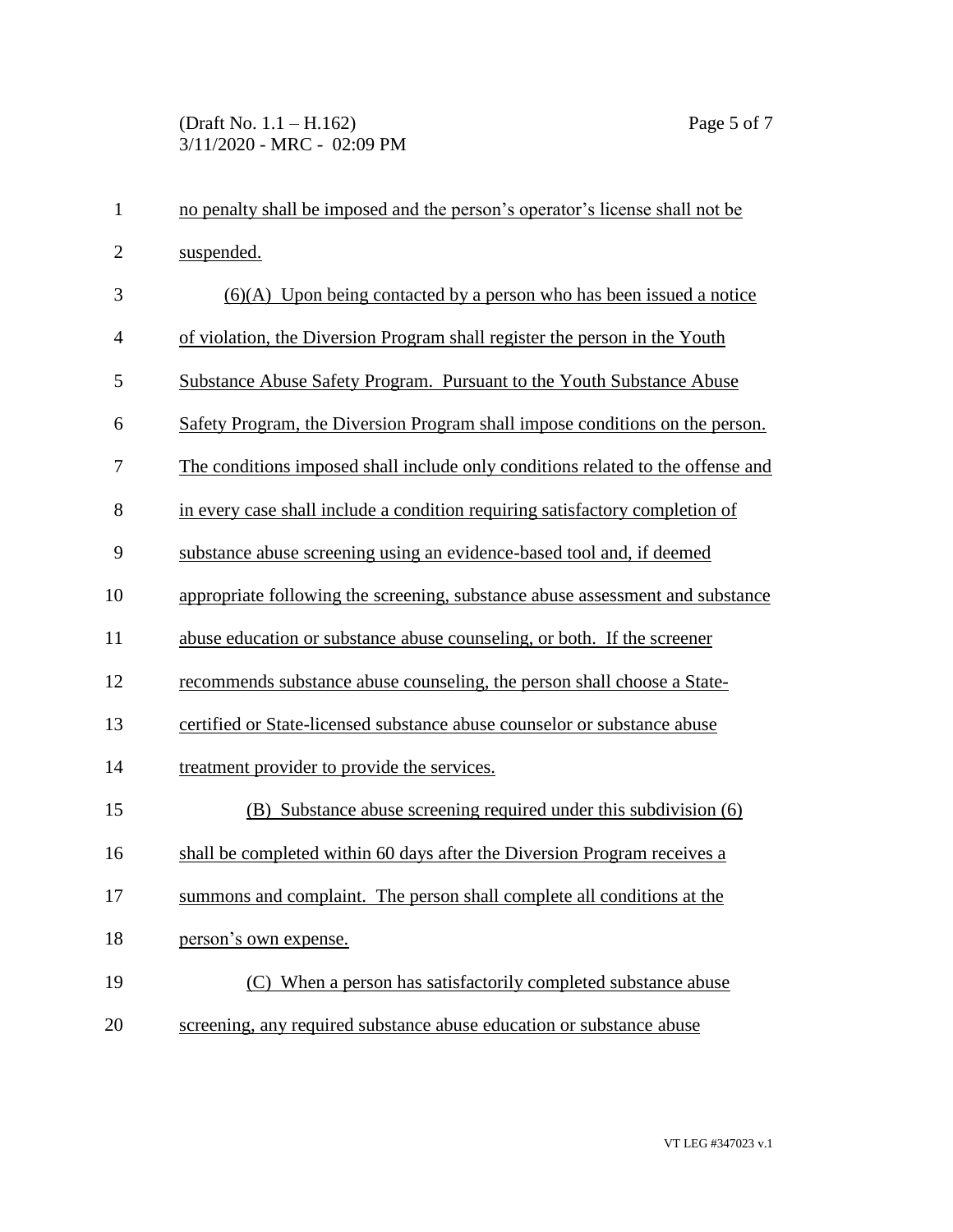(Draft No. 1.1 – H.162) Page 6 of 7 3/11/2020 - MRC - 02:09 PM

| $\mathbf{1}$   | counseling, and any other condition related to the offense that the Diversion  |
|----------------|--------------------------------------------------------------------------------|
| $\overline{2}$ | Program has imposed, the Diversion Program shall:                              |
| 3              | (i) Void the summons and complaint with no penalty due.                        |
| $\overline{4}$ | (ii) Send copies of the voided summons and complaint to the                    |
| 5              | Judicial Bureau and to the law enforcement officer who completed them.         |
| 6              | Before sending copies of the voided summons and complaint to the Judicial      |
| 7              | Bureau, the Diversion Program shall redact all language containing the         |
| 8              | person's name, address, Social Security number, and any other information      |
| 9              | that identifies the person.                                                    |
| 10             | (D) If a person does not satisfactorily complete substance abuse               |
| 11             | screening, any required substance abuse education or substance abuse           |
| 12             | counseling, or any other condition related to the offense imposed by the       |
| 13             | Diversion Program or if the person fails to pay the Diversion Program any      |
| 14             | required program fees, the Diversion Program shall file the summons and        |
| 15             | complaint with the Judicial Bureau for adjudication under 4 V.S.A. chapter 29. |
| 16             | The Diversion Program shall provide a copy of the summons and complaint to     |
| 17             | the law enforcement officer who issued the notice of violation and shall       |
| 18             | provide two copies to the person charged with the violation.                   |
| 19             | (E) A person aggrieved by a decision of the Diversion Program or               |
| 20             | substance abuse counselor may seek review of that decision pursuant to Rule    |
| 21             | 75 of the Vermont Rules of Civil Procedure.                                    |